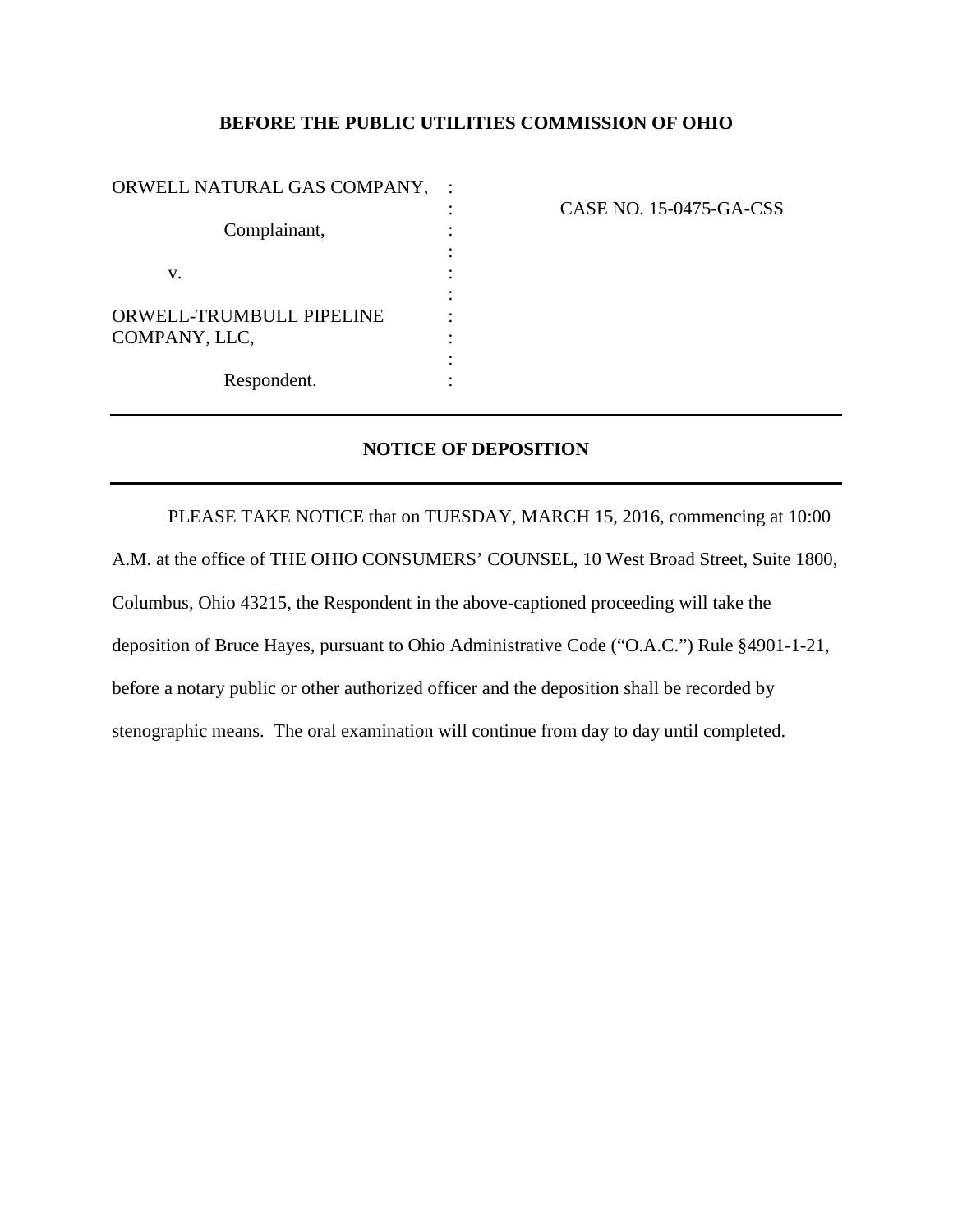Respectfully submitted,

 /s/ Michael D. Dortch Michael D. Dortch (0043897) Justin M. Dortch (00900048) KRAVITZ, BROWN, & DORTCH, LLC 65 East State Street, Suite 200 Columbus, Ohio 43215 Phone (614) 464-2000 Fax: (614) 464-2002 E-mail: [mdortch@kravitzllc.com](mailto:mdortch@dravitzllc.com) [jdortch@kravitzllc.com](mailto:jdortch@kravitzllc.com)

Attorneys for Respondent ORWELL TRUMBULL PIPELINE COMPANY, LLC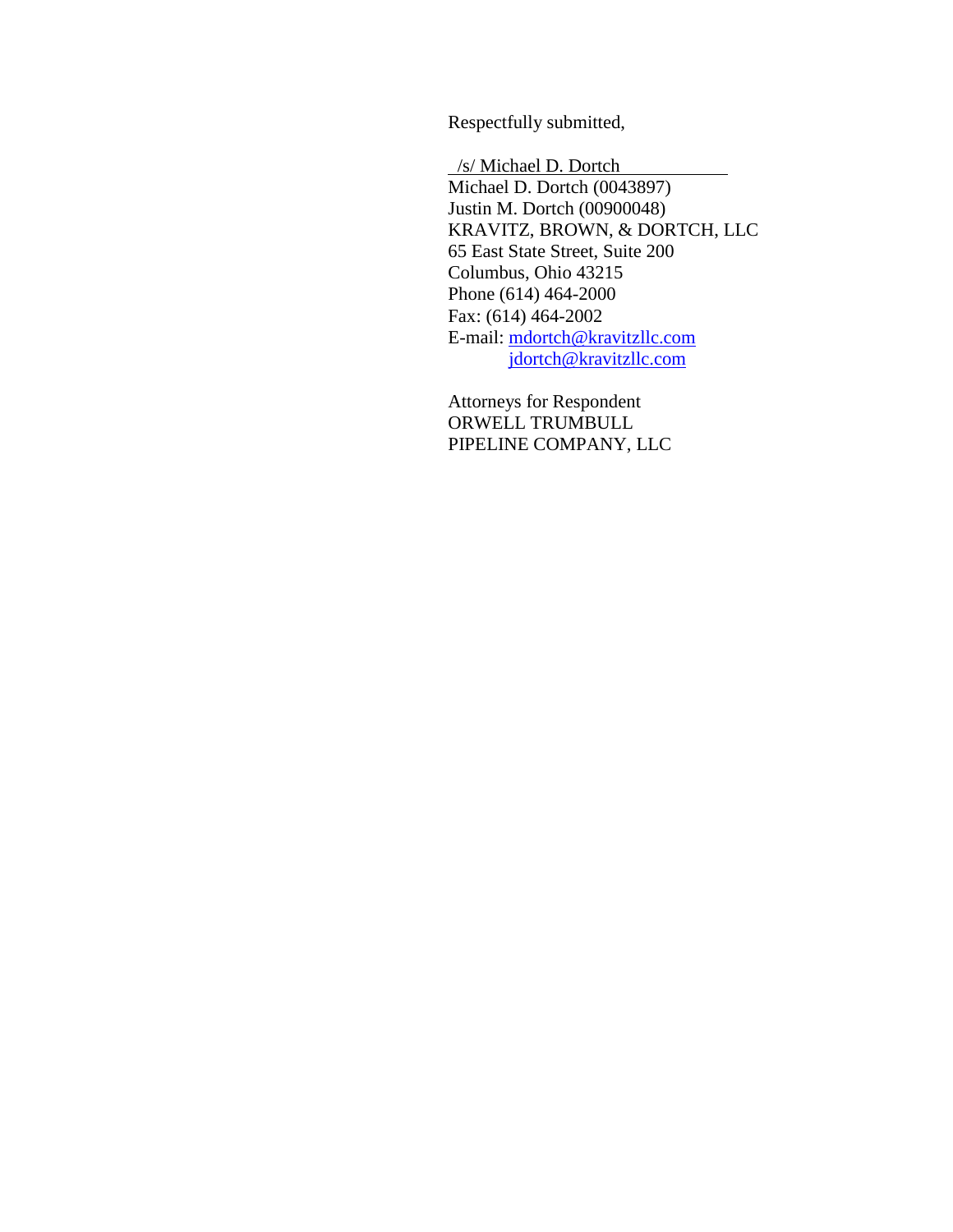#### **CERTIFICATE OF SERVICE**

The PUCO's e-filing system will serve notice of this filing upon counsel for the Complainant, the Ohio Consumers' Council, and the Staff of the Public Utilities Commission of Ohio.

Further, I hereby certify that a true and accurate copy of the foregoing was served upon counsel for the Complainant, the Ohio Consumers' Council, and the Staff of the Public Utilities Commission this March 8, 2016, by electronic mail:

Gina M. Piacentino, Esq. Weldele & Piacentino Law Group 88 East Broad Street, Suite 1560 Columbus, OH 43215 Email: [gpiacentino@wp-lawgroup.com](mailto:gpiacentino@wp-lawgroup.com)

Ajay Kumar The Ohio Consumers' Counsel 10 West Broad Street Suite 1800 Columbus, Ohio 43215 [Ajay.Kumar@occ.ohio.gov](mailto:Ajay.Kumar@occ.ohio.gov)

Werner Margard The Office of the Ohio Attorney General Public Utilities Section 180 East Broad Street,  $6^{th}$  Floor Columbus, Ohio 43215 [Werner.margard@puc.state.oh.us](mailto:Werner.margard@puc.state.oh.us)

/s/ Michael D. Dortch